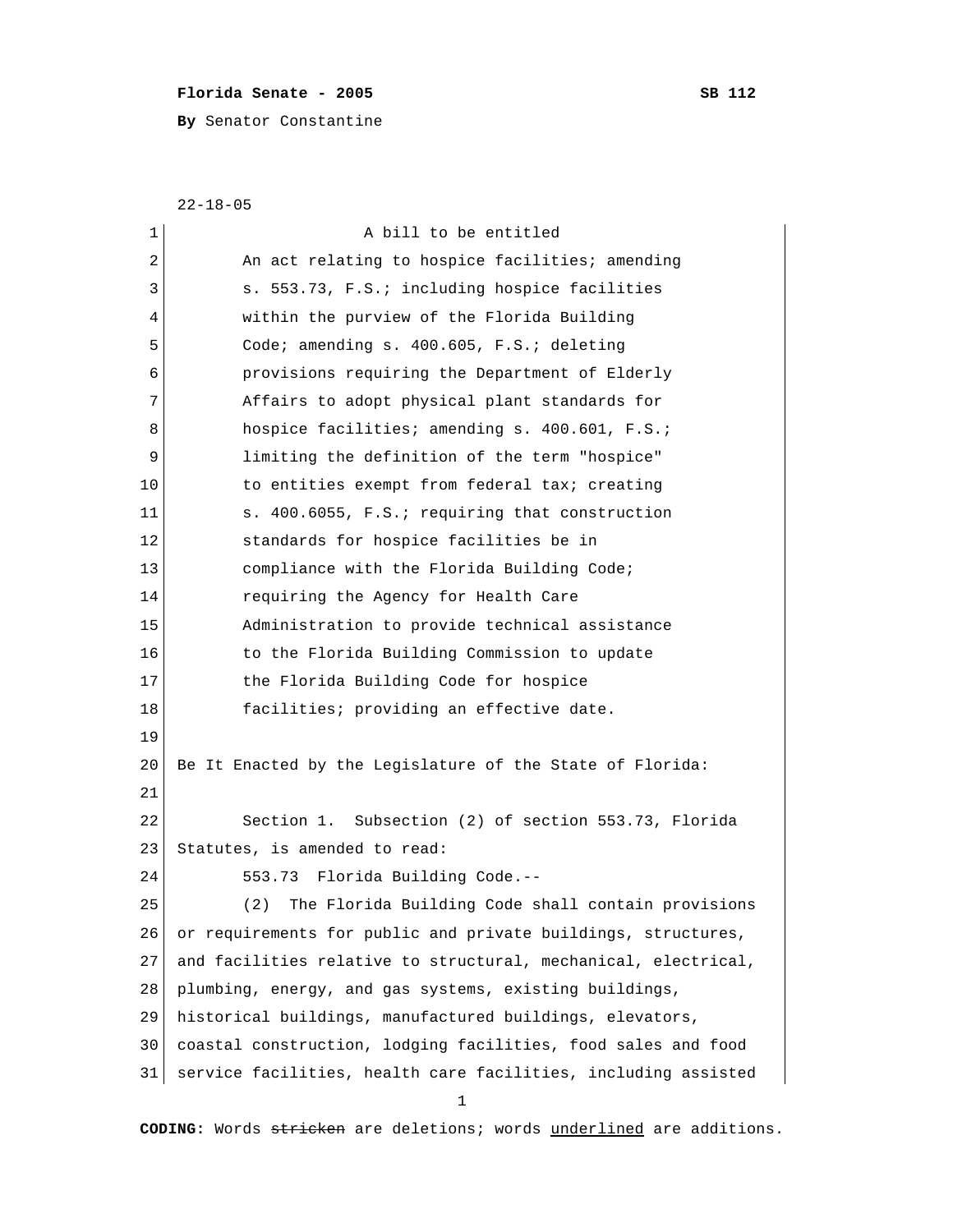1 living facilities, adult day care facilities, hospice 2 residential and inpatient facilities and units, and facilities 3 for the control of radiation hazards, public or private 4 educational facilities, swimming pools, and correctional 5 facilities and enforcement of and compliance with such 6 provisions or requirements. Further, the Florida Building Code 7 must provide for uniform implementation of ss. 515.25, 515.27, 8 and 515.29 by including standards and criteria for residential 9 swimming pool barriers, pool covers, latching devices, door 10 and window exit alarms, and other equipment required therein, 11 which are consistent with the intent of s. 515.23. Technical 12 provisions to be contained within the Florida Building Code 13 are restricted to requirements related to the types of 14 materials used and construction methods and standards employed 15 in order to meet criteria specified in the Florida Building 16 Code. Provisions relating to the personnel, supervision or 17 training of personnel, or any other professional qualification 18 requirements relating to contractors or their workforce may 19 not be included within the Florida Building Code, and 20 subsections  $(4)$ ,  $(5)$ ,  $(6)$ , and  $(7)$  are not to be construed to 21 allow the inclusion of such provisions within the Florida 22 Building Code by amendment. This restriction applies to both 23 initial development and amendment of the Florida Building 24 Code. 25 Section 2. Subsection (1) of section 400.605, Florida 26 Statutes, is amended to read: 27 400.605 Administration; forms; fees; rules; 28 inspections; fines.-- 29 (1) The department, in consultation with the agency, 30 shall by rule establish minimum standards and procedures for a

31 hospice. The rules must include:

2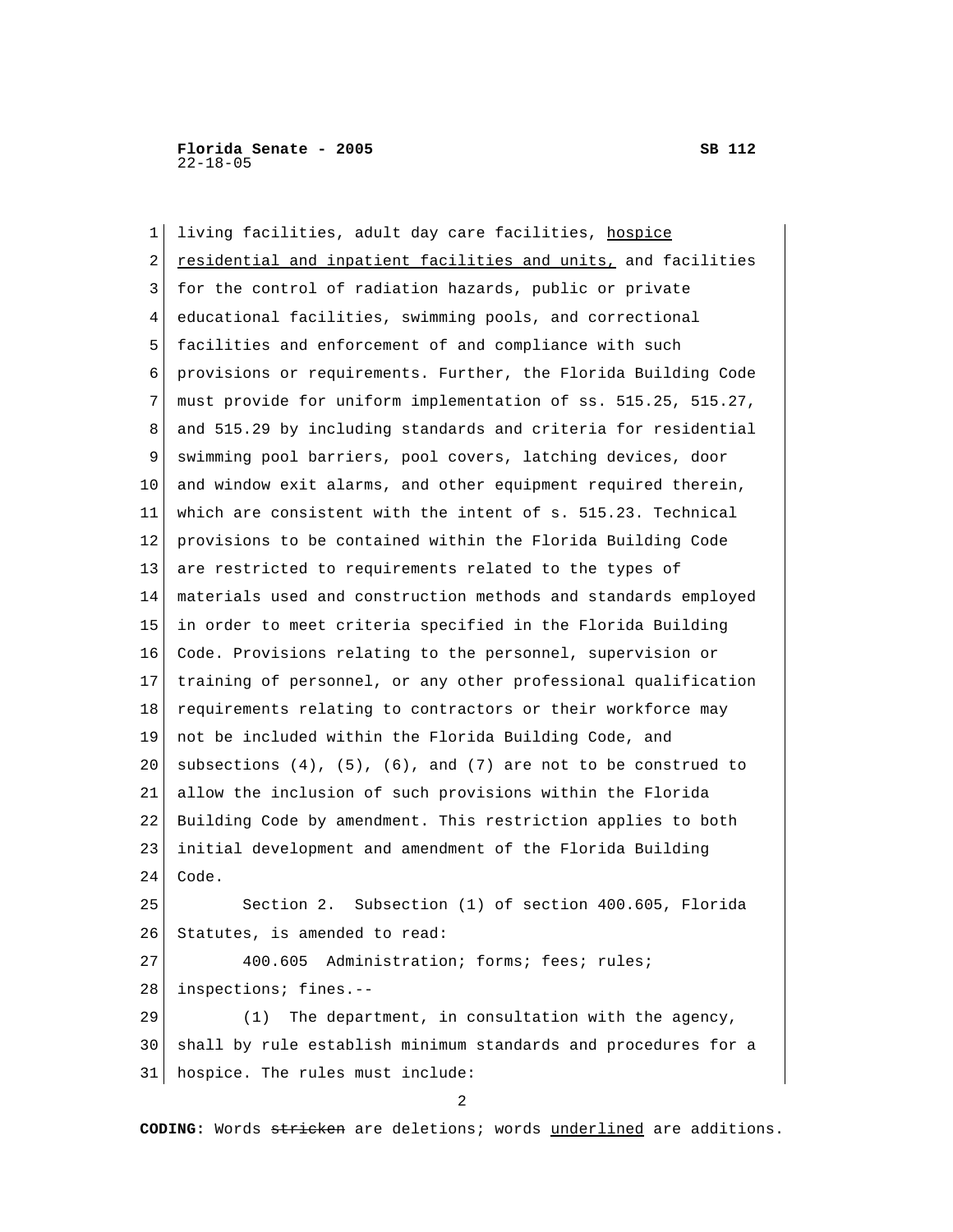1 (a) License application procedures and requirements. 2 (b) The qualifications of professional and ancillary 3 personnel to ensure the provision of appropriate and adequate 4 hospice care. 5 (c) Standards and procedures for the administrative 6 management of a hospice. 7 (d) Standards for hospice services that ensure the 8 provision of quality patient care. 9 (e) Components of a patient plan of care. 10 (f) Procedures relating to the implementation of 11 advanced directives and do-not-resuscitate orders. 12 (g) Procedures for maintaining and ensuring 13 confidentiality of patient records. 14 (h) Standards for hospice care provided in 15 freestanding inpatient facilities that are not otherwise 16 licensed medical facilities and in residential care facilities 17 such as nursing homes, assisted living facilities, adult 18 family care homes, and hospice residential units and 19 facilities.  $20$  (i) Physical plant standards for hospice residential 21 and inpatient facilities and units. 22  $(i)$   $(i)$  Components of a comprehensive emergency 23 management plan, developed in consultation with the Department 24 of Health, the Department of Elderly Affairs, and the 25 Department of Community Affairs. 26  $(i)$   $(k)$  Standards and procedures relating to the 27 establishment and activities of a quality assurance and 28 utilization review committee. 29  $(k)$  (k) Components and procedures relating to the 30 collection of patient demographic data and other information 31 on the provision of hospice care in this state. 3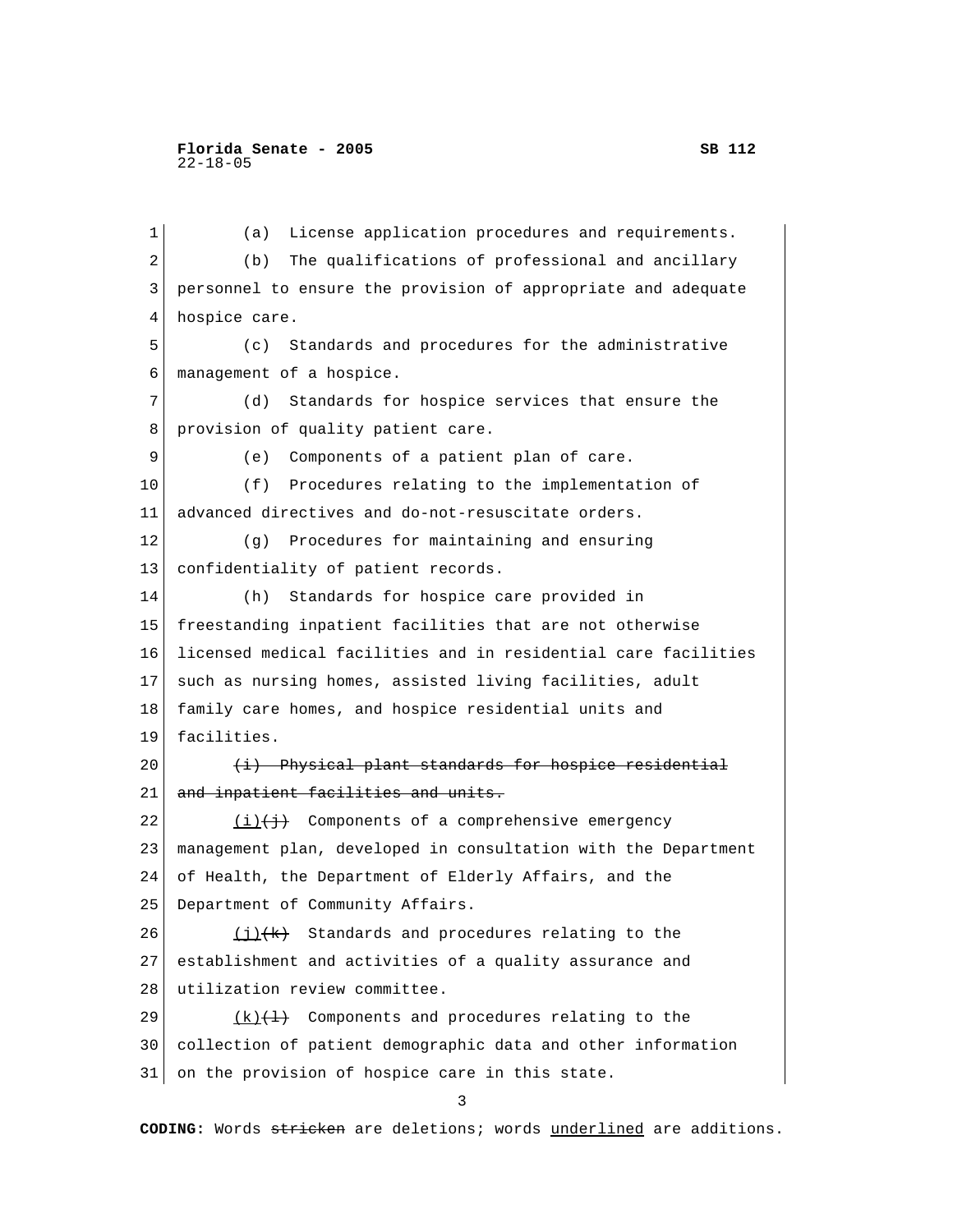**Florida Senate - 2005 SB 112** 22-18-05

1 Section 3. Subsection (3) of section 400.601, Florida 2 Statutes, is amended to read: 3 400.601 Definitions.--As used in this part, the term: 4 (3) "Hospice" means a centrally administered 5 corporation not for profit, as defined in chapter 617, and 6 exempt from federal taxation under s.  $501(c)(3)$  of the 7 Internal Revenue Code, providing a continuum of palliative and 8 supportive care for the terminally ill patient and his or her 9 family. 10 Section 4. Section 400.6055, Florida Statutes, is 11 created to read: 12 400.6055 Construction and renovation; 13 requirements.--The requirements for the construction and the 14 renovation of a hospice residential or inpatient facility or 15 unit must comply with the provisions of chapter 553 which 16 pertain to building construction standards, including 17 plumbing, electrical, glass, manufactured buildings, 18 accessibility by physically handicapped persons, and the state 19 minimum building codes. The Agency for Health Care 20 Administration shall provide technical assistance to the 21 Florida Building Commission in updating the construction 22 standards of the Florida Building Code relative to hospice 23 facilities. 24 Section 5. This act shall take effect July 1, 2005. 25 26 27 28 29 30 31

4